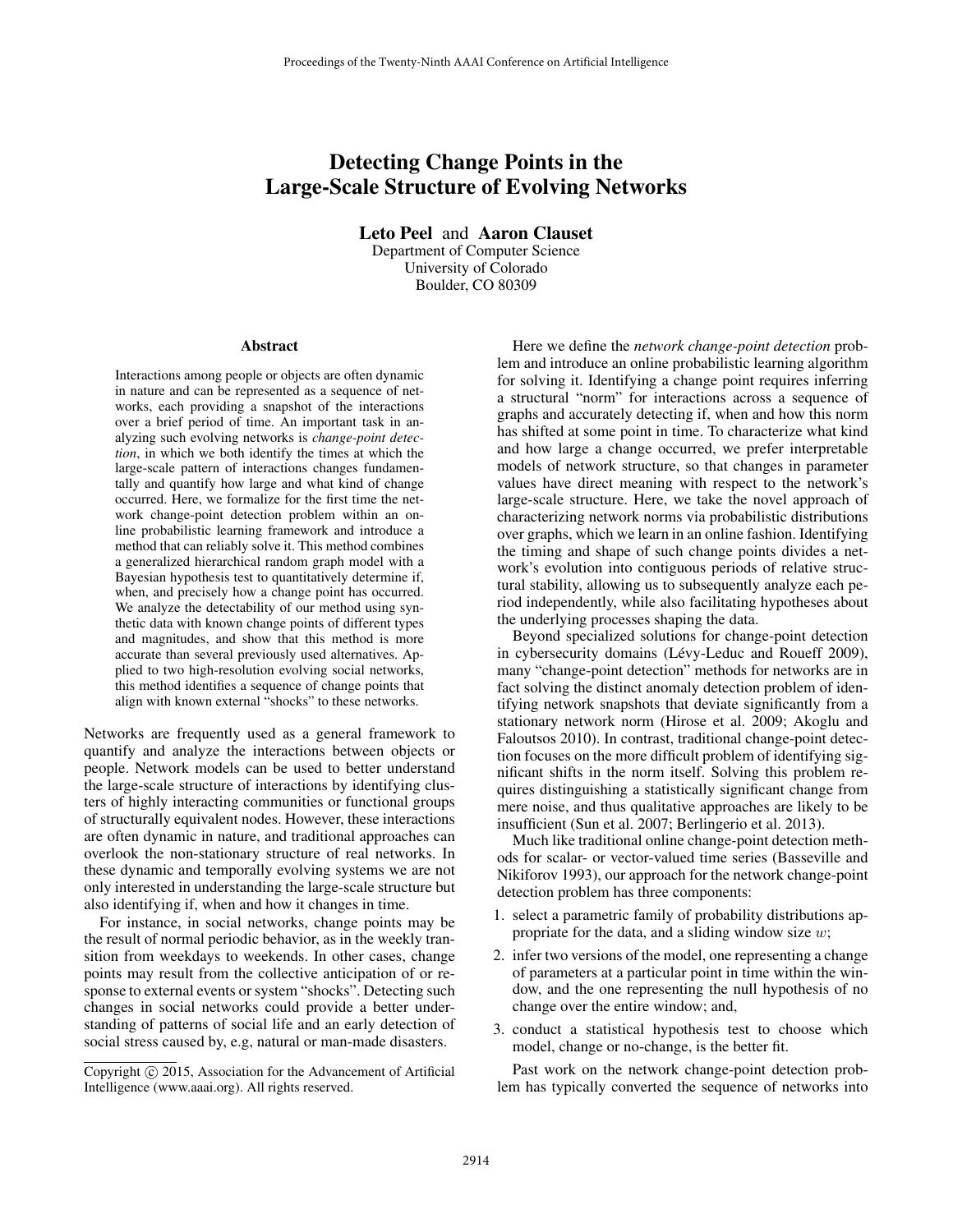

Figure 1: A snapshot of the Enron email network from October 2001 and its corresponding GHRG dendrogram. In the dendrogram, leaves are vertices in the email network and the tree gives their nested group structure.

a time series of scalar values and then applied traditional techniques (Priebe et al. 2005; McCulloh and Carley 2011). Here, we introduce a novel solution based on generative models of networks, which define a parametric probability distribution over graphs. Our particular choice of model is the generalized hierarchical random graph (GHRG), which compactly models nested community structure at all scales in a network and provides an interpretable output for later analysis. Our approach, however, is entirely general, and the GHRG could be replaced with another generative network model, e.g., stochastic block models (Holland, Laskey, and Leinhardt 1983; Nowicki and Snijders 2001), hierarchical graph models (Clauset, Moore, and Newman 2007; Blundell and Teh 2013), or Kronecker product graph model (Leskovec et al. 2005). Finally, to choose between the change versus no-change models, we use a Bayesian hypothesis test, with a user-defined parameter specifying a target false-positive rate.

We then show that this approach quantitatively and accurately determines *if* the network norm has changed, *when* precisely the norm change occurred, and *how* the norm has changed. Specifically, we present a taxonomy of different types and sizes of network change points and a quantitative characterization of the difficulty of detecting them using synthetic network data with known change points. We then test the method on two real, high-resolution evolving social networks of physical and digital interactions, showing that it more accurately recovers the timing of known significant external events than comparable techniques.

# Defining a probability distribution over networks

Under a probabilistic approach to change-point detection, we must choose a parametric distribution over networks. Here, we introduce the generalized hierarchical random graph (GHRG) model. This model has several features that make it attractive for change-point detection and generalizes the popular hierarchical random graph (HRG) model (Clauset, Moore, and Newman 2007). First, the GHRG naturally captures both assortative and disassortative community structure patterns, models community structure at all scales in the network, and provides accurate and interpretable fits to social, biological and ecological networks. Second, our generalization relaxes the requirement that the

dendrogram is a full binary tree, thereby eliminating the HRG's non-identifiability and improving the model's interpretability for quantifying how a network's structure varies across a change point. Third, we use a Bayesian model of connection probabilities that quantifies our uncertainty about the network's underlying generative model.

The GHRG models a network  $G = \{V, E\}$  composed of vertices V and edges  $E \subseteq \{V \times V\}$ . The model decomposes the N vertices into a series of nested groups, whose relationships are represented by a dendrogram  $T$ . Vertices in  $G$  are leaves of  $T$ , and the probability that two vertices u and v connect in G is given by a parameter  $p_r$  located at their lowest common ancestor in  $T$ . In the classic HRG model (Clauset, Moore, and Newman 2007), each tree node in  $T$  has exactly two subtrees, and  $p_r$  gives the density of connections between the vertices in the left and right subtrees. As a result, distinct combinations of dendrograms and probabilities produce identical distributions over networks, producing a non-identifiable model. In the GHRG, we eliminate this possibility by allowing tree nodes to have any number of children and preferring more compact trees. Figure 1 illustrates the GHRG applied to a network of email communications.

Given tree T and set of connection probabilities  $\{p_r\}$ , the GHRG defines a distribution over networks and a likelihood function

$$
p(G | T, \{p_r\}) = \prod_r p_r^{E_r} (1 - p_r)^{N_r - E_r} \quad , \tag{1}
$$

where  $E_r$  is the number of edges between vertices with common ancestor  $r$  and  $N_r$  is the total number of possible edges between vertices with common ancestor r:

$$
N_r = \sum_{c_i < c_j \in C_r} |c_i||c_j| \tag{2}
$$

where  $C_r$  is the set of direct descendants of r and  $c_i$  is the set of network vertices decending from dendrogram node i.

One approach to setting the connection probability parameters  $\{p_r\}$  would be to choose their values via maximum likelihood, setting each  $\hat{p}_r = E_r / N_r$  However, this choice provides little room for uncertainty and is likely to increase our error rate in change-point detection. Consider the case where exactly zero connections  $E_r = 0$ , or equivalently all connections  $E_r = N_r$ , are observed for a particular branch r. Under maximum likelihood, we set  $p_r = 0$  or 1. If a subsequent network has, or lacks, even a single edge whose common ancestor is r, then  $E_r > 0$  or  $E_r < 1$ , and the likelihood given by Eq. (1) drops to 0, an unhelpful outcome.

We mitigate this behavior by assuming Bayesian priors on the  $p_r$  values. Now, instead of setting  $p_r$  to a point value, we model each  $p_r$  as a distribution, which quantifies our uncertainty in its value and prevents its expected value from becoming 0 or 1. For convenience, we employ a Beta distribution with hyperparameters  $\alpha = \beta = 1$ , which corresponds to a uniform distribution over the parameters  $p_r$ . Because the Beta distribution is conjugate with the Binomial distribution, we may integrate out each of the  $p_r$  parameters analytically

$$
p(G | T, \alpha, \beta) = \prod_{r} \frac{\Gamma(\alpha + \beta)}{\Gamma(\alpha)\Gamma(\beta)} \frac{\Gamma(E_r + \alpha)\Gamma(N_r - E_r + \beta)}{\Gamma(N_r + \alpha + \beta)}.
$$
\n(3)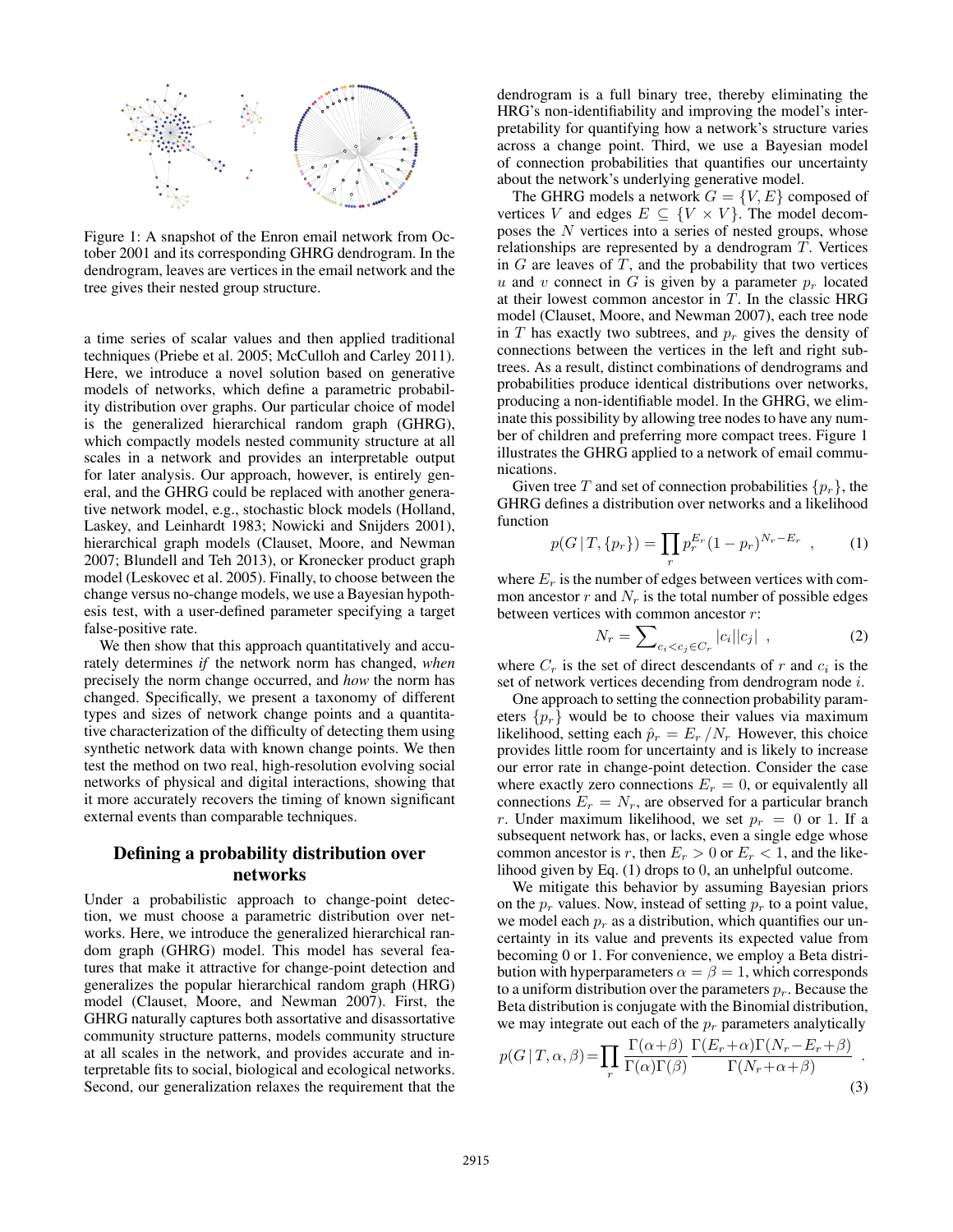# Learning the model

Fitting the GHRG model to a network requires a search over all trees on  $N$  leaves and the corresponding link probability sets  $\{p_r\}$ , which we accomplish using Bayesian posterior inference and techniques from phylogenetic tree reconstruction.

Tree structures are not amenable to classic convex optimization techniques, and instead must be searched explicitly. However, searching over all non-binary trees is costly. Phylogenetic tree reconstruction faces a similar problem, which is commonly solved by taking a majority "consensus" of a set of sampled binary trees (Bryant 2003). This consensus procedure selects the set of bipartitions on the leaves that occur in a majority of the sampled binary trees, and each such set denotes a unique non-binary tree containing exactly those divisions. For instance, if every sampled tree is identical, then each is identical to the consensus tree; if every sampled tree is a distinct set of bipartitions, the consensus tree has a single internal node to which all of the leaf nodes are connected. Thus, we estimate  $T$  in the GHRG by using a Markov Chain Monte Carlo (MCMC) procedure to first sample the posterior distribution of bipartitions. From this set of sampled bipartitions, we derive their non-binary majority consensus tree (an approach previously outlined in Ref. (Clauset, Moore, and Newman 2007), but not used to produce a probabilistic model) and assign link probabilities  ${p_r}$  to the remaining tree nodes.

Given this formulation, we may update the posterior distribution over the parameter  $p_r$  given a sequence of observed networks  ${G_t}$  by updating the hyperparameters as

$$
\tilde{\alpha}_r = \alpha + \sum \{G_t\} E_r^{G_t} \qquad \tilde{\beta}_r = \beta + \sum \{G_t\} N_r - E_r^{G_t} \quad . \tag{4}
$$

Thus, we obtain the posterior hyperparameters from the sum of the prior pseudocounts of edges and the empirically observed edge counts (number of present and absent connections). This Bayesian approach produces an implicit regularization. As the number of observations  $N_r$  increases, the posterior distribution becomes increasingly peaked, reflecting a decrease in parameter uncertainty. In the GHRG model, parameters closer to the root of  $T$  represent largerscale structures in G and govern the likelihood of more edges. These parameters are thus estimated with greater certainty, while the distribution over parameters far from the root, representing small-scale structures, have greater variance. This implicit regularization prevents over-fitting to small-scale structural variations and improves the inferred norm's robustness to noise.

#### Detecting change points in networks

The final piece of our online network change-point detection method is to determine whether and when the parameters of our current model of "normal" connectivity have changed. To accomplish this, we use the posterior Bayes factor over a sliding window of fixed length  $w$  to detect if any changes have occurred with respect to a GHRG model fitted over the window. The size of the window determines how abrupt a change has to be in order to be detected. Larger windows

allow more gradual changes to be detected. A change is detected if the factor exceeds a threshold determined by a desired false positive rate.

# Posterior Bayes factor

To determine whether or not we believe a change has occured within a particular window we use the *posterior Bayes factor* (Aitkin 1991). Similar to a likelihood ratio test (Aitkin 1997), but consistent with our Bayesian framework, the posterior Bayes factor is a ratio of the observed data's likelihood under two different models: a null hypothesis model  $H_0$ , in which no change occurs, and an alternative hypothesis model  $H_1$ , in which a change occurs at some particular time  $t_c$ . However, rather than evaluate the likelihoods under maximium likelihood parameters, we use the posterior marginal likelihood by weighting the average likelihood by the posterior distribution. For the GHRG, this is calculated by updating the prior hyperparameters  $(\alpha, \beta)$  in Eq. (3) with the posterior hyperparameters  $(\widehat{\alpha}, \widehat{\beta})$  in Eq. (4).

We restrict our consideration of change points to those within a sliding window of  $w$  networks, the last of which is at the "current" time  $\tau$ . We assume the change point  $t_c$ occurs between some pair of snapshots, which we indicate using a 0.5 offset. For the no-change model, we say that all networks within the window were drawn from a model with parameters  $\psi^{(\emptyset)}$ . For the change model, we let  $\psi^{(0)}$  denote the model parameters for networks up to  $t_c$  within our window and  $\psi^{(1)}$  the parameters for networks after  $t_c$ , but still within the window. Rewriting the change and no-change hypotheses in terms of such a shift in a parametric distribution over graphs at  $t_c$ , we have

$$
H_0: \psi^{(\emptyset)} = \psi^{(\emptyset)} \text{ (no change) } H_1: \psi^{(0)} \neq \psi^{(1)} \text{ (change) }.
$$

Using  $\widetilde{\psi} = {\{\widetilde{\alpha}_r, \widetilde{\beta}_r\}}$  to denote the set of posterior hyperparameters, the GHRG's posterior Bayes factor for a sequence of graphs  $\{G_{\tau-w+1}, ..., G_{\tau}\}\$ is

$$
\Lambda_{\hat{t}_c} = \frac{\hat{t}_c - 0.5}{\prod_{t = \tau - w + 1}^{\hat{t}_c - 0.5} p(G_t | T_\tau, \widetilde{\psi}_{\hat{t}_c}^{(0)}) \prod_{t = \hat{t}_c + 0.5}^{\tau} p(G_t | T_\tau, \widetilde{\psi}_{\hat{t}_c}^{(1)})}{\prod_{t = \tau - w + 1}^{\tau} p(G_t | T_\tau, \widetilde{\psi}^{(\emptyset)})},
$$

where  $\widetilde{\psi}^{(\emptyset)}$  is the set of posterior hyperparameters pertaining to the no-change hypothesis (no change point anywhere in the window of w networks), while  $\widetilde{\psi}_{\hat{t}}^{(0)}$  and  $\widetilde{\psi}_{\hat{t}}^{(1)}$  are the hypergeometers for the networks up to end then following hyperparameters for the networks up to and then following the point  $\hat{t}_c$ , respectively.

Finally, the time at which the change occurs  $t_c$  is itself an unknown value, and must be estimated. We make the conservative choice, choosing  $\hat{t}_c$  as the time point between a pair of consecutive networks that maximizes our test statistic Λ across the window. Letting  $q_\tau$  for a given window of w networks ending at  $\tau$  be that largest value

$$
g_{\tau} = \max_{\tau - w + 1 < \hat{t}_c < \tau} \Lambda_{\hat{t}_c} \quad , \tag{5}
$$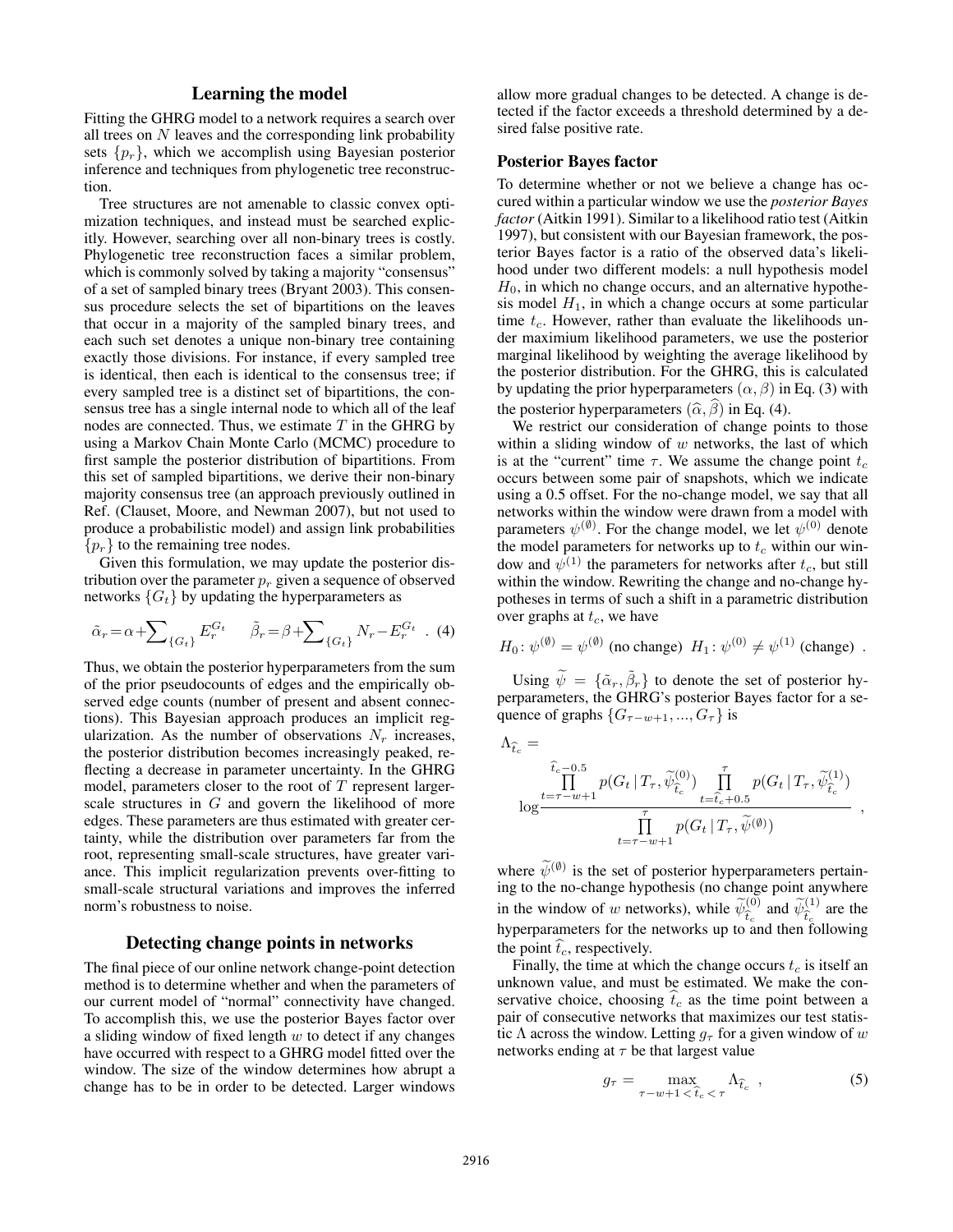

Figure 2: Results for merge, split, fragment and form change points, where the size of the change is parameterized by the structural index  $\mu$  (orange line) and a discontinuity occurs at the true point of change. The resulting distributions of (*top row*) estimated change points times  $t_c$  (green bars), and (*bottom row*) detection times  $t_d$  (blue bars), for each change type. The 0.5 time offset indicates that the estimated change point time  $t_c$  occurs between a pair of consecutive network snapshots, while  $t_d$ gives the time of the last network in the window when a detection event occurs. False detections (false positives) occur when  $t_d < t_c$ ; no detection (false negatives) occur when  $\tau - w + 1 > t_c$  without a detection.

we then say that the time of detection  $t_d$  is the first time point  $\tau$  at which  $g_{\tau}$  exceeds a threshold h (called a "stopping rule" in the change-point detection literature):

$$
t_d = \min\{\tau : g_\tau > h\} \tag{6}
$$

### Parametric bootstrapping

The choice of threshold h, which  $g<sub>\tau</sub>$  must exceed for a detection to occur, sets the method's resulting false positive rate and the distribution of  $g<sub>\tau</sub>$  under the null model. Recent results on model comparison for statistical models of networks, and specifically the stochastic block model, of which the GHRG is a particularly useful special case, suggest that for technical reasons the null distribution can deviate substantially from the  $\chi^2$  distribution (Yan et al. 2012). To avoid a misspecified test, we estimate the null distribution numerically, via Monte Carlo samples from a parametric bootstrap distribution (Efron and Tibshirani 1993) defined by the GHRG for the no-change model. In this way, we estimate the null distribution exactly, rather than via a possibly misspecified approximation.

For each network we sample from the no-change GHRG model and calculate  $g_{\tau}$  from Eq. (5) to obtain its distribution under the hypothesis of no change. Using the sampled distribution, the threshold  $h$  may then be chosen so that  $p(q_\tau > h) = p_{\text{fn}}$  is the desired false positive rate. In practice we do this by calculating a *p*-value for the test case by counting the proportion of likelihood ratios in our null distribution that are higher than our test statistic  $q_{\tau}$ :

$$
p\text{-value} = \frac{|\{g_{\tau}\}_{\text{null}} > g_{\tau}|}{|\{g_{\tau}\}_{\text{null}}|} \tag{7}
$$

Thus, if we find a p-value below the chosen threshold, we

say a change is detected, and when the no-change model is correct, we are incorrect no more than  $p_{fp}$  of the time.

# Detectability of change points

Before applying our method to empirical data with unknown structure and unknown change points, we first systematically characterize the detectability of different types of network change points under controlled circumstances on synthetic data, generated using our GHRG model, with known structure and changes.

The following change-point types constitute difficult but realistic tests that cover a broad variety of empirically observed large-scale changes to network structure. For our numerical tests, we choose network with  $N = 30$  vertices and a sparse and constant expected number of connections (marginal link probability of 0.2). These small networks provide a more difficult test case than larger networks because the limited amount of data make change points harder to detect since it becomes harder to characterize the norms. Furthermore, we define four general types of change points: *splitting*, when one large community divides in two; *merging*, when two communities combine (the time-reversal of splitting); *formation*, when one of two groups of vertices add edges to make a community; and *fragmentation*, when one of two groups loses all its edges (the time-reversal of formation).

Defining the structural index  $\mu = p_{\text{out}}/(p_{\text{in}} + p_{\text{out}})$  provides a single parameter that controls the switching between these distinct states. For the merge/split change points, we choose the merged state to be  $\mu = 0.5$ , which produces a single community in which every edge occurs with the same probability  $p_{\text{in}} = p_{\text{out}}$ . In the split state, the network is com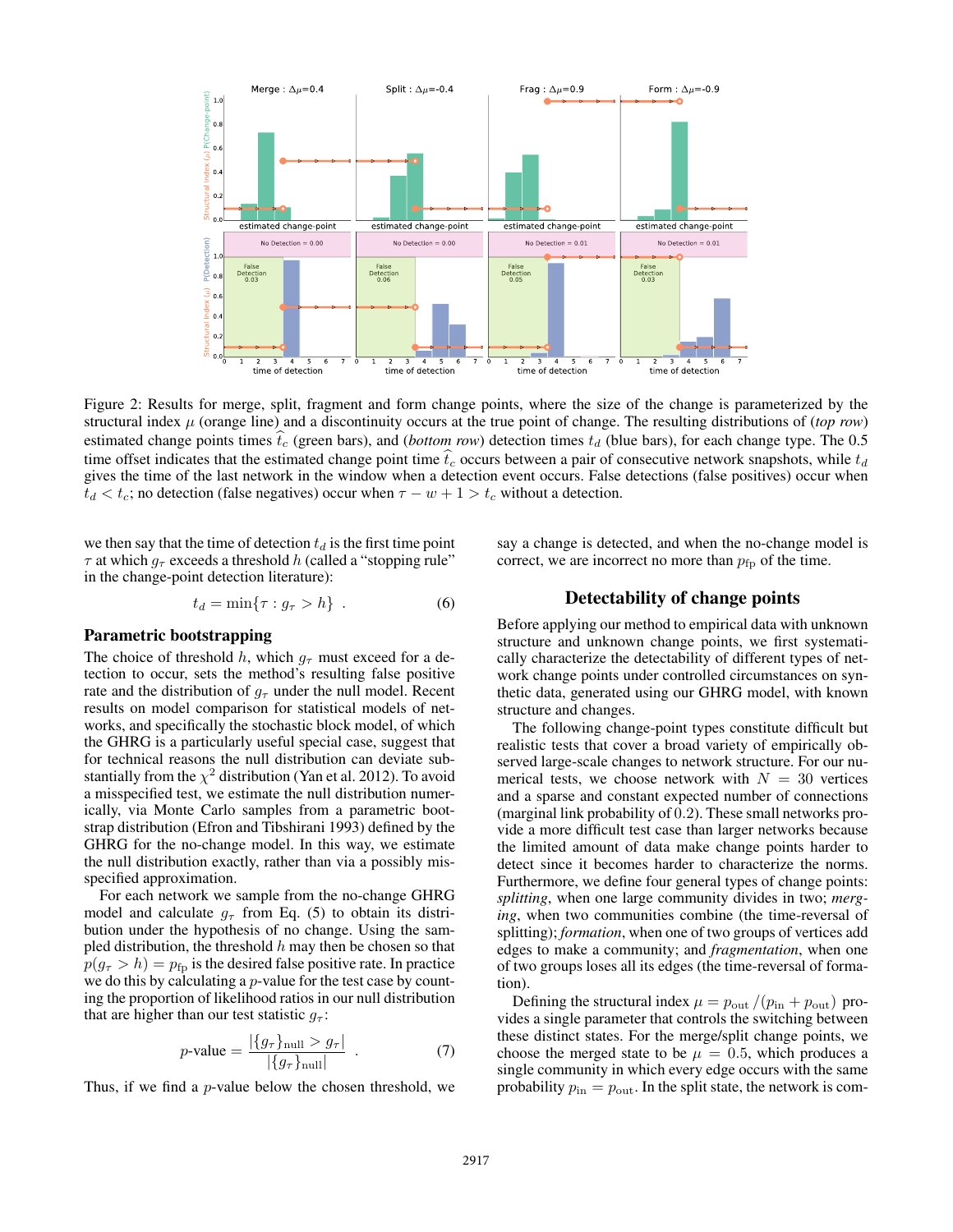prised of two distinct communities.

For formation/fragmentation change points, we use the same two-community model, but now fix the link probability within one community and use  $\mu$  to describe relationship between the  $p_{\text{in}}$  and  $p_{\text{out}}$  of the second community.

We now summarize these change points with respect to  $\mu$ :

merge 
$$
\mu \neq 0.5 \rightarrow \mu = 0.5
$$
 fragment  $\mu < 1 \rightarrow \mu = 1$   
split  $\mu = 0.5 \rightarrow \mu \neq 0.5$  form  $\mu = 1 \rightarrow \mu < 1$ .

All tests used a  $w = 4$  window size and a 0.05 false-positive rate. For comparison, we used three simpler versions of our probabilistic framework in which we replace the generative model with a univariate Gaussian and convert the network sequence into a time series of scalar values (mean degree, mean geodesic distance, mean local clustering coefficient).

For each of the change types, Figure 2 shows two different distributions (over 100 runs): the estimated change point  $t_c$  and the time of detection  $t_d$ . We find that the estimated change points tend to either be correct or slightly early. The time of detection (the end of the sliding window when a change is detected) quantifies how many networks after the change we must see before we identify the change point. We find that the merge and fragment changes are detected quickly, while their change points are often estimated early. In contrast, the split and formation changes are detected later, while the estimation of the change points themselves is more accurate.

In Figure 3 we compare the false positive and false negative error rates among all four methods. On false positives, all methods are close to 0.05, which matches the desired false alarm rate. However, the false negative rates differ widely, with the simple methods performing terribly in nearly every case, even when the size of the change is large. In contrast, our method performs well across all four tests, except when the size of the change is very small, e.g., when  $\Delta \mu \approx 0$ , which represents the hardest cases, where smallsample fluctuations obscure much of the actual change. In the "split" and "merge" experiments we notice that there seems to be a threshold around which the detectability rapidly changes. In these experiments, for changes of small magnitude, the networks are close to Erdős-Rényi random graph both before and after the change point. It is likely then, that this is related to the detectability phase transition known to occur in the community detection problem (Decelle et al. 2011).

## Change points in real networks

We now apply these approaches<sup>1</sup> to detect changes in two high-resolution evolving networks, the MIT Reality Mining proximity network (Eagle and Pentland 2006) and the Enron email network (Klimt and Yang 2004), for which a set of external "shocks" exists that serve as targets for change-point detection. Both data sets are evolving networks of human social interactions, but represent different interaction types.

We quantify the performance in terms of precision and recall as a function of the detection delay s between estimated



Figure 3: False negative (*bottom*) error rates for our method and the simple methods on the four different change types for different magnitudes of change( $\Delta \mu$ ).

change points  $\{\hat{t}_c\}$  and scheduled events  $\{t_c\}$ , i.e.,

$$
\text{Precision(s)} = \frac{1}{n_c} \sum_{i} \delta \left( \inf_{j} \left| \hat{t}_c^{(i)} - t_c^{(j)} \right| \le s \right) \tag{8}
$$

Recall(s) = 
$$
\frac{1}{n_a} \sum_{j} \delta \left( \inf_{i} \left| \tilde{t}_c^{(i)} - t_c^{(j)} \right| \le s \right)
$$
, (9)

where  $\delta(x)$  is a delta function that equals 1 if x is true and 0 otherwise, and  $n_c$  and  $n_a$  are the number of estimated change points and actual events respectively. The precision is then the proportion of estimated change points that occur within a given delay s of a known event. Similarly, recall is the proportion of known events that occur within a delay s of an estimated change point.

#### Social proximity network

The MIT network is comprised of proximity data for 97 faculty and graduate students, recorded continuously via Bluetooth scans from their mobile phone over 35 weeks (Eagle and Pentland 2006). From the raw scan data, we extracted a sequence of weekly networks, in which an edge denotes physical proximity to one of the 97 subjects at some point that week. Associated with the dataset are 16 known external events including public holidays, spring and winter breaks, exam periods, etc (Eagle 2005).

For each detection method, the GHRG and the three simple methods, we used a window size  $w = 4$ , the same as in the synthetic experiments. The results for each method are shown in Figure 4 (top). We see that clustering coefficient and mean degree slightly outperform our approach in terms of precision, but our approach is much better than all the baseline approaches at recall. Closer examination of the change-points detected with each of the simple methods reveals that they exhibit low sensitivity relative to the known external events (Eagle  $2005$ ).<sup>2</sup> In particular, they do pick out several real change points, including Winter break

<sup>&</sup>lt;sup>1</sup>Code for our method is available at http://tinyurl.com/letopeel/code.html

<sup>&</sup>lt;sup>2</sup> see long version for the identified change points for each method, the time series of network measures, and a selection of inferred GHRG dendrograms http://arxiv.org/abs/1403.0989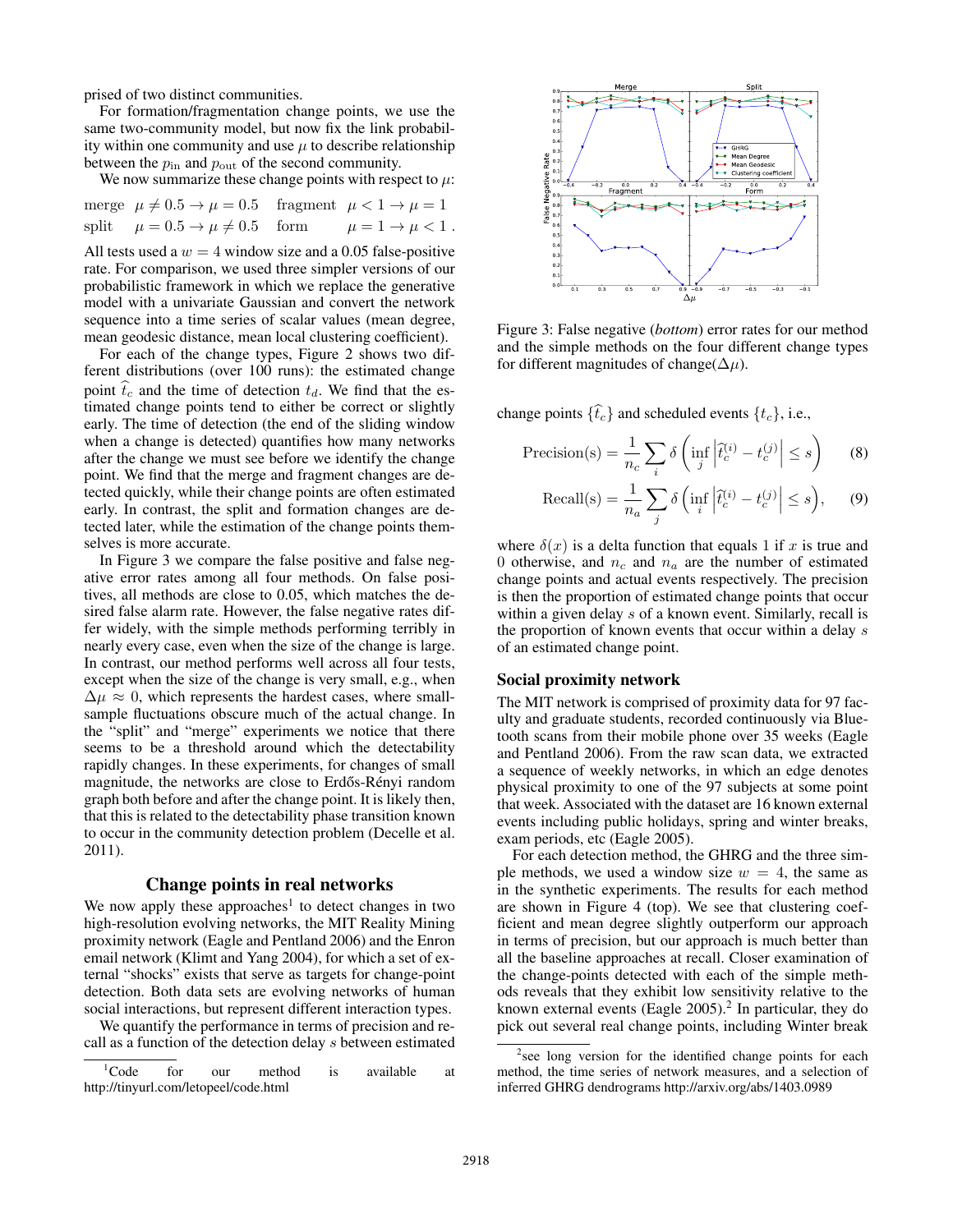

Figure 4: Precision and recall of our method and the three baseline methods at identifying known external events as a function of delay  $(s)$ .

(mean geodesic distance), the beginning (mean degree) and end (clustering coefficient) of the independent activities period. However, they also miss the majority of other events. In particular mean degree and clustering coefficient only detect a total of 2 change points, which explains the high precision scores. Furthermore there is little consistency across these methods (with the exception of the beginning of Sponsor week). Thus, these techniques seem both unreliable and inconsistent.

In contrast, the GHRG method identifies nearly all of the known external events, along with a few additional change points, e.g., one week before and one week after Sponsor week. This fact agrees well with the social dynamics of Sponsor week, an event involving 75 of the subjects and which typically shifts work schedules dramatically as they seek to meet deadlines and project goals (Eagle 2005).

## Enron email network

The Enron network is comprised of emails among 151 users, mostly senior management of the Enron energy company. We identified a total of 25 events during the 3 year timeline. Using a cleaned version of these data (Klimt and Yang 2004), we applied both the GHRG and simple methods to weekly snapshots from May 1999 to June 2002.

Because this network sequence is very long, we examined the impact of varying window size, choosing  $w =$  $\{4, 8, 16\}$ . Results across window sizes were highly consistent, although larger values produced additional change points. This suggests that window size may operate like a temporal resolution parameter, with longer windows giving more resolution. The results for each method are shown in Figure 4 (bottom) using a window size  $w = 16$ .

As with the MIT network, we again find that the simple methods perform poorly; the GHRG method performs much better than all of them in both precision and recall. Examining the GHRG change points and the list of external events, we find that the identified change points correlate well with key meetings and events such share price fluctuations. Examining the inferred dendrograms, we find that a particularly large structural change occurred around the launch of Enron online (Nov 1999).



Figure 5: Time taken to infer GHRG for a window of 4 networks of varying size. Assumes sparse graphs, i.e., O(N) edges.

### **Discussion**

When analyzing a sequence of time evolving networks, a central goal is to understand how the network's structure has changed over time, and how it might change in the future. Change-point detection provides a principled approach to this problem, by decomposing a potentially non-stationary sequence of networks into subsequences of distinct but probabilistically stationary structural patterns. Here, we have presented the first change-point detection method for evolving networks that utilizes generative network models and statistical hypothesis tests. By formalizing this problem within a probabilistic framework, we developed a statistically principled method that can detect, in an online fashion, if, when and how such change points occur in the largescale patterns of interactions. Under our framework, change points occur when the shape of an estimated probability distribution over networks changes significantly.

Not all such change points are equally easy to detect. Using synthetic data with known structure and known change points, we observed that only changes of a large enough magnitude could be detected reliably. Furthermore, we found that changes associated with two communities merging or with one of several communities losing its internal connections ("fragmentation") were more difficult to accurately detect than those associated with one community splitting in two or with many singletons connecting to form a new community ("formation"). This asymmetry in the detectability of different types of network changes begs the question of whether more sophisticated techniques can eliminate these differences, and whether adding auxiliary information like edge weights (Aicher, Jacobs, and Clauset 2014) or vertex attributes (Peel 2011) makes this problem easier or harder.

That being said, change-point methods based on network measures like the mean degree, clustering coefficient, or mean geodesic path length performed poorly, yielding high false negative rates even for large structural changes (Fig. 3). This poor performance is likely the result of network measures discarding much of the specific information that generative models utilize. Applied to two high-resolution evolving social networks, our method provided very good results, recovering the timing, from network data alone, of many more known external "shock" events than the network-measure methods (Fig. 4).

The computational burden of our current implementation